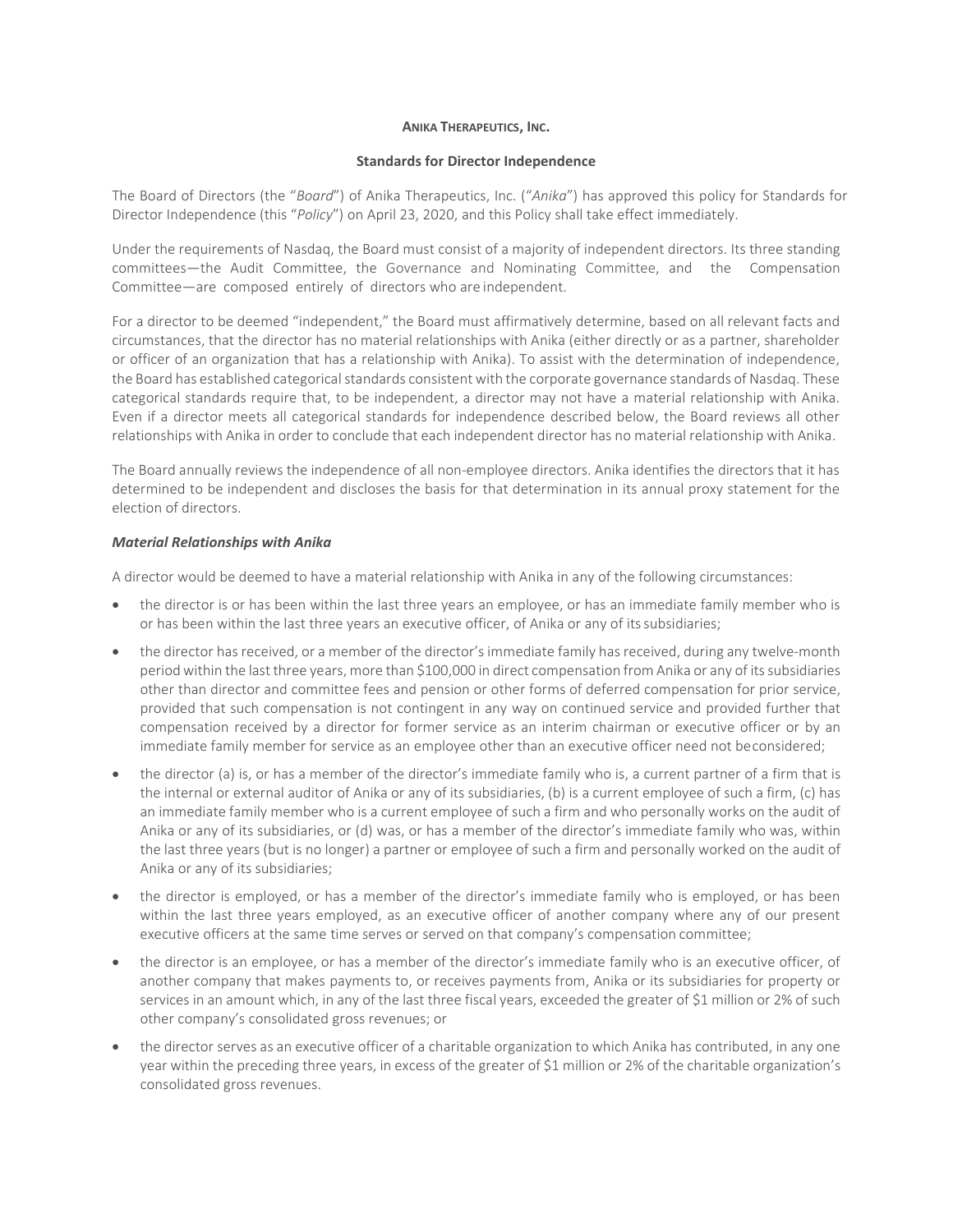## *Material Relationships with an Executive Officer*

Consistent with the expectation that non-employee directors will not have professional or financial relationships (including side-by-side investments) that could impair their independence, a director will be deemed to have a material relationship with Anika and not be considered independent, if any of the following apply:

- the director receives, or has an immediate family member who receives, any direct compensation from an executive officer or any immediate family member of an executive officer of the Company;
- an entity affiliated with the director or with an immediate family member of a director receives any payment from any executive officer of the Company, other than in a routine, commercial or consumer transaction with terms no more favorable than those customarily offered to similarly-situated persons;
- the director or an immediate family member of a director receives, or is affiliated with an entity that receives, any payment, whether direct or indirect, for legal, accounting, financial or other professional services provided to an executive officer of the Company or an immediate family member of an executive officer; and
- the director or an immediate family member of a director is a current executive officer of a tax-exempt organization that receives contributions from an executive officer of the Company, in an amount that exceeds the lesser of \$100,000 or 1% of the tax exempt organization's consolidated gross revenues in that fiscalyear.

## *Relationships That Are Not Material*

A director generally will not be deemed to have a material relationship with Anika and will be considered independent, if any of the following, when viewed singularly, apply:

- a transaction in which the director's interest arises solely from the director's position as a director of another corporation or organization that is a party to the transaction, and the director did not participate in furtherance or approval of the transaction and the transaction was negotiated on an arms' length basis;
- a transaction in which the director's interest arises solely from the director's ownership of an equity or limited partnership interest in the other party to the transaction, so long as the aggregate ownership of all directors, director nominees, executive officers and 5% stockholders of Anika (together with their immediate family members) does not exceed 5% of the equity or partnership interests in that other party;
- a transaction in which the director's interest arises solely from the director's status as an employee or noncontrolling equity owner of a company to which Anika was indebted at the end of our last full fiscal year in an aggregate amount not in excess of 5% of our total consolidated assets;
- ownership by the director of equity or other securities of Anika, aslong asthe director is not the beneficial owner, directly or indirectly, of more than 10% of any class of our equity securities;
- the receipt by the director of compensation for service as a member of the board of directors or any committee thereof, including regular benefits received by other non-employee directors;
- any other relationship or transaction that is not listed above and in which the amount involved does not exceed \$120,000;
- any immediate family member of the director having any of the above relationships; and
- any relationship between Anika and a non-immediate family member of the director.

# *Definitions*

For purposes of these standards:

- An "executive officer" means an "officer" for the purposes of Rule 16a-1(f) under the Securities Exchange Act of 1934.
- An "immediate family member" includes a person's spouse, parents, children, siblings, mothers and fathers-inlaw, sons and daughters-in-law, brothers and sisters-in-law, and anyone (other than tenants and domestic